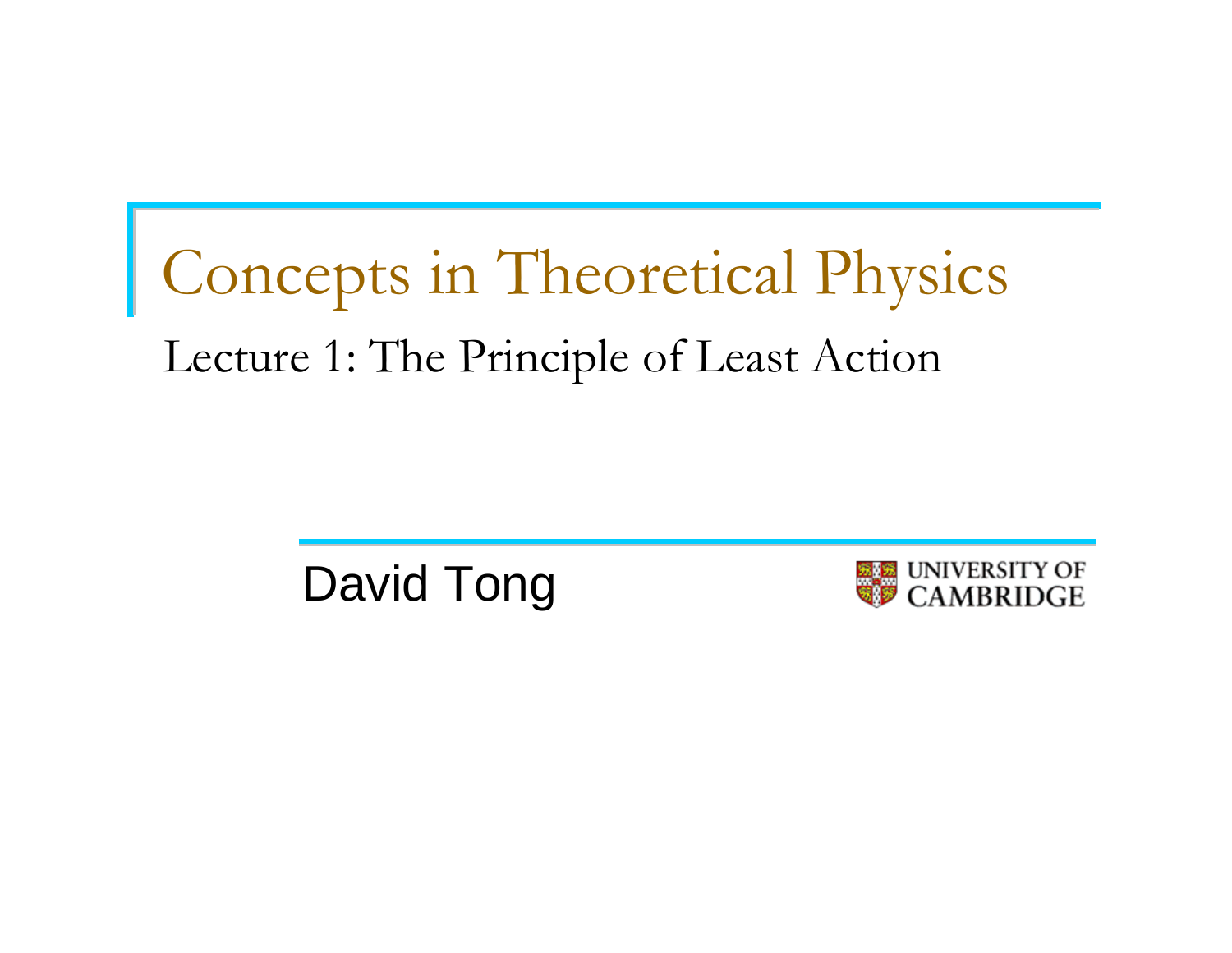### Newtonian Mechanics

You've all done a course on Newtonian mechanics so you know how to calculate the way things move.

You draw a pretty picture; you draw arrows representing forces; you add them all up; and then you use F=ma to figure out where things are heading. Then, a moment later, when the particles have moved infinitesimally, you do it all again.

Probably you express this in terms of differential equations, but basically this is what you do.

And all of this is rather impressive -- it really is the way the world works and we can use it to compute things such as the orbits of the planets. This is a big deal.

But…..there's a better way



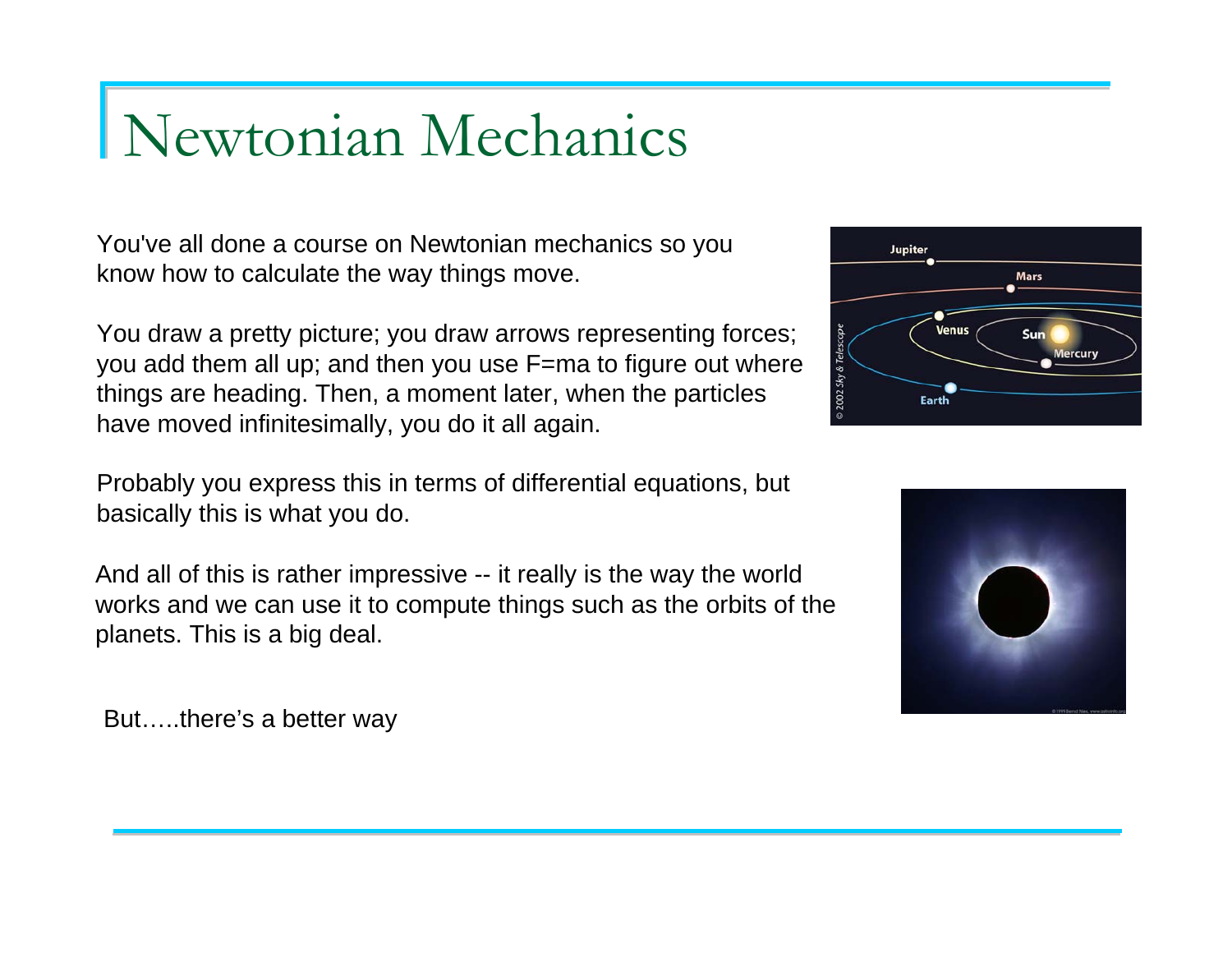### Reformulating Newtonian Mechanics

The new way of doing things is equivalent to Newtonian mechanics, but puts the emphasis on different ideas. It was formulated 100-150 years after Newton by some of the giants of mathematical physics: people like Lagrange, Euler and Hamilton. The new way is better for a number of reasons:

Firstly, it's elegant. In fact, it's completely gorgeous. In a way that theoretical physics should be, and usually is, but in a way that the old Newtonian mechanics really isn't.

Secondly, it's more powerful. The new methods allow us to solve hard problems in a fairly straightforward manner

Finally, this new way of viewing classical dynamics provides a framework that can be extended to all other laws of physics. It reveals new facets of classical dynamics, such as chaos theory and illustrates the connections to quantum mechanics.

In this lecture I'll show you the key idea that leads to this new way of thinking. It's one of the most profound results in physics. But it has a rubbish name. It's called the "principle of least action".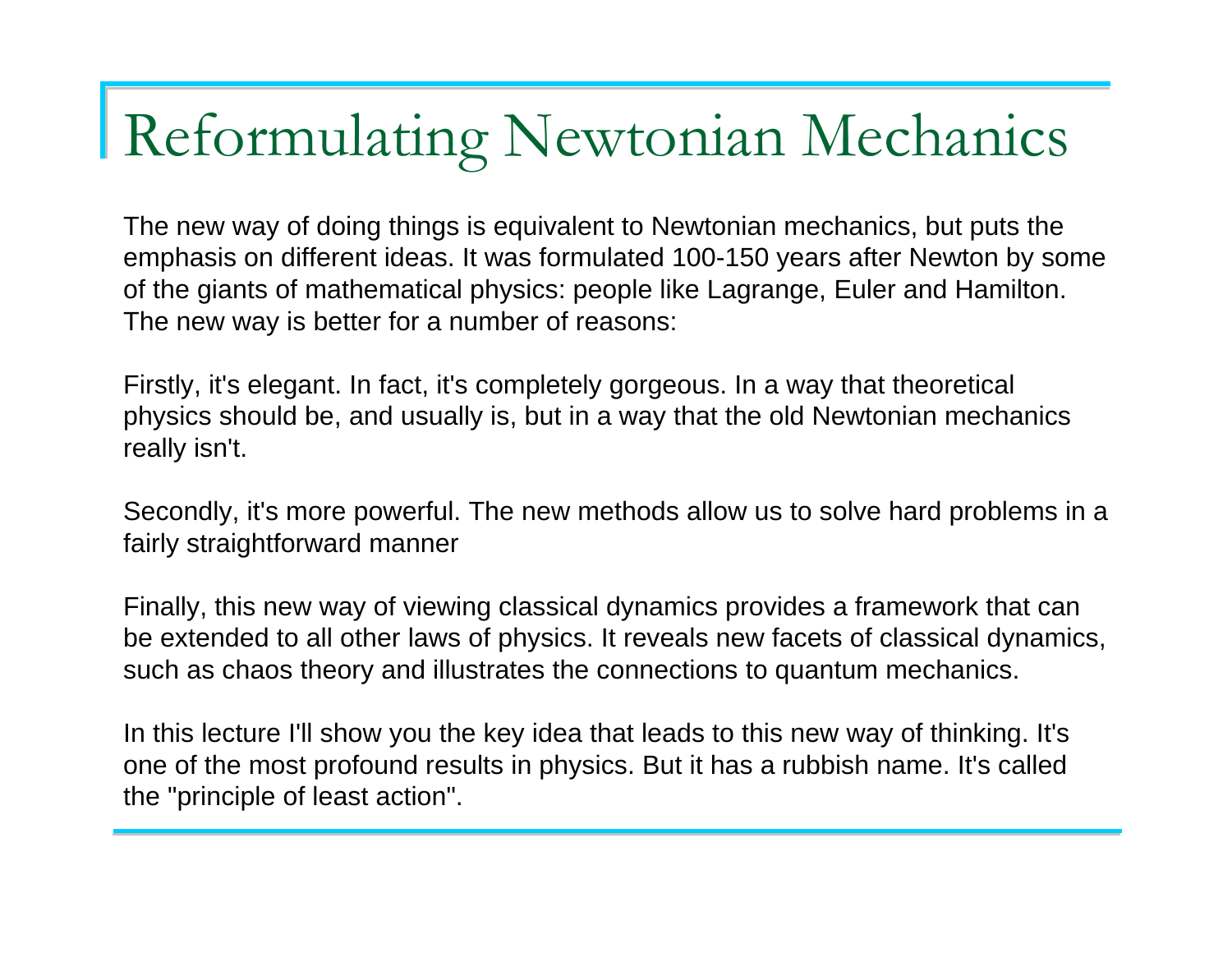#### Summary of Newtonian Mechanics

 $\overline{\phantom{a}}$ **Newton's equation for a single particle with position**  $\vec{r}$ **, acted upon by** a force  $\vec{F}$  is

$$
\vec{F}=m\vec{a}\equiv m\ddot{\vec{r}}
$$

- $\mathcal{L}_{\mathcal{A}}$  The goal of classical mechanics is to solve this differential equation for different forces: gravity, electromagnetism, friction, etc…
- $\mathcal{L}_{\mathcal{A}}$  *Conservative* forces are special. They can be expressed as in terms of a potential  $V(\vec{r})$

$$
\vec{F}=-\nabla V
$$

**T The potential depends on**  $\vec{r}$ **, but not**  $\dot{\vec{r}}$ **. This includes the forces of** gravity and electrostatics. But not friction forces.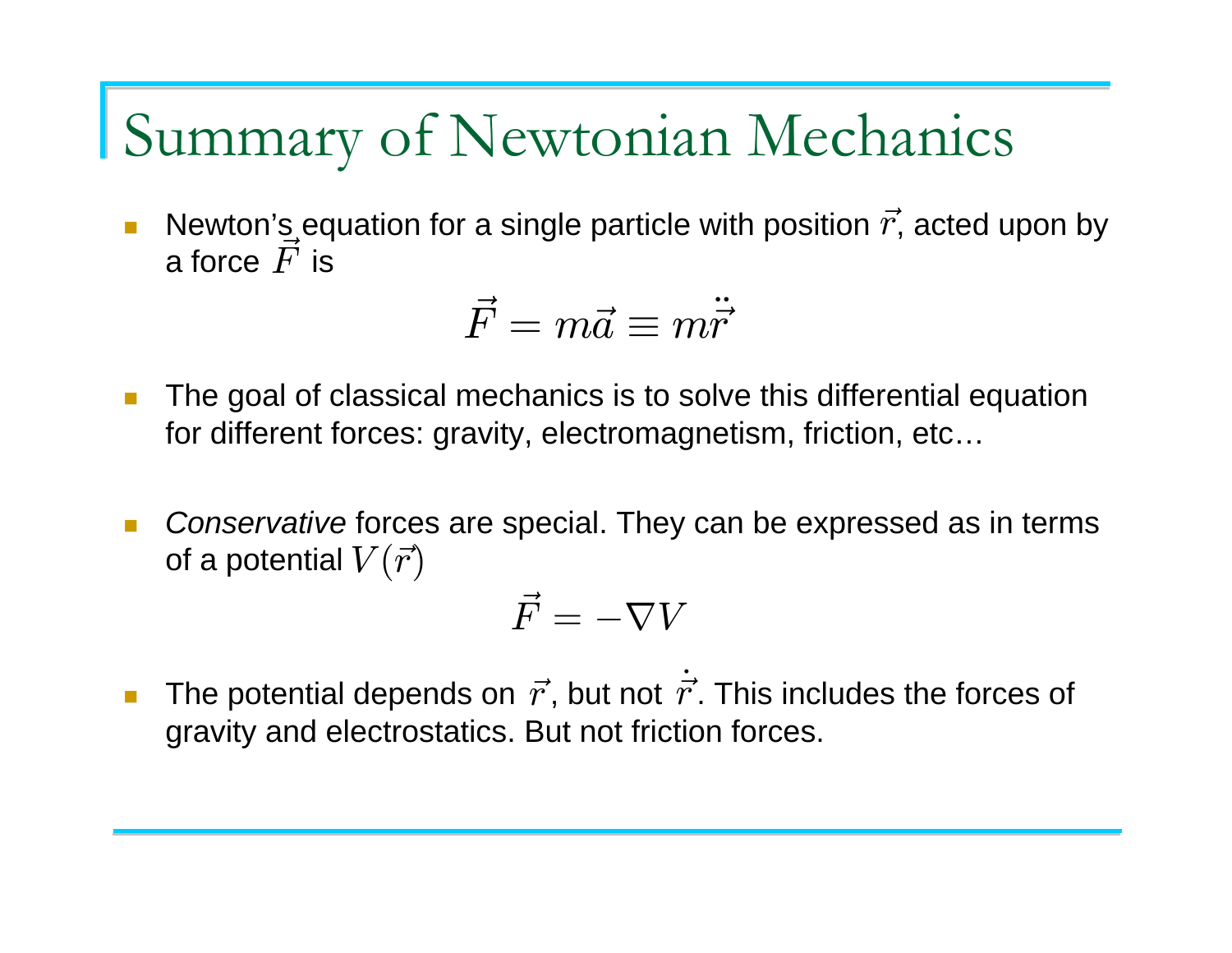Summary of Newtonian Mechanics

 $\blacksquare$ For conservative forces, Newton's equations read

$$
m\ddot{\vec{r}}=-\nabla V
$$

 $\mathcal{C}^{\mathcal{A}}$ The total energy is conserved

$$
E = \frac{1}{2}m\dot{\vec{r}}^2 + V(\vec{r})
$$
  
Kinetic energy  
Potential energy

 $\left\vert \cdot\right\vert$  Newton's equations are second order differential equations. The general solution has two integration constants. Physically this means we need to specify the initial position and momentum of the particle before we can figure out where it's going to end up.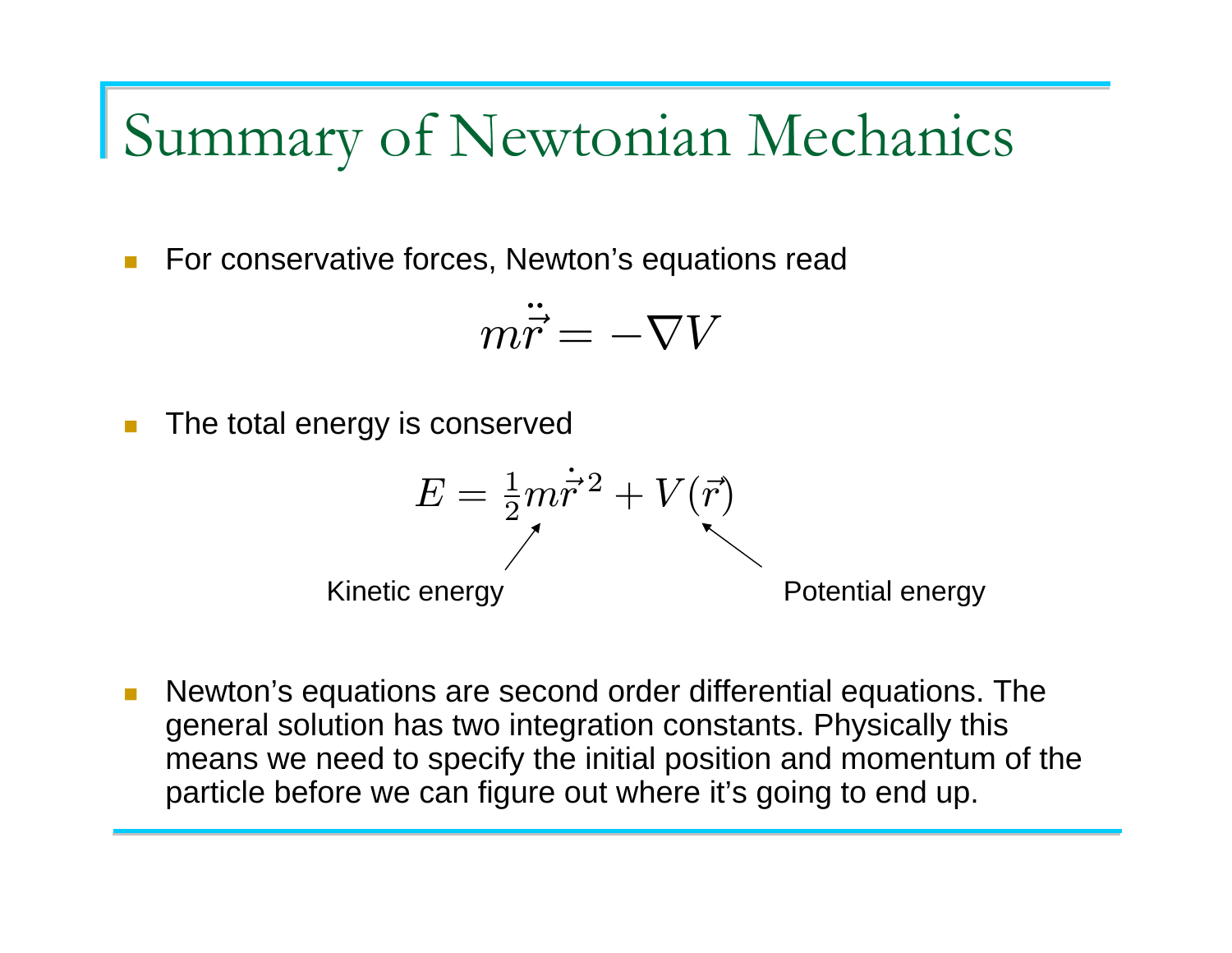### A New Way of Looking at Things

 $\mathcal{L}_{\mathcal{A}}$  Instead of specifying the initial position and momentum, let's instead choose to specify the initial and final positions:



**T** Question: What path does the particle take?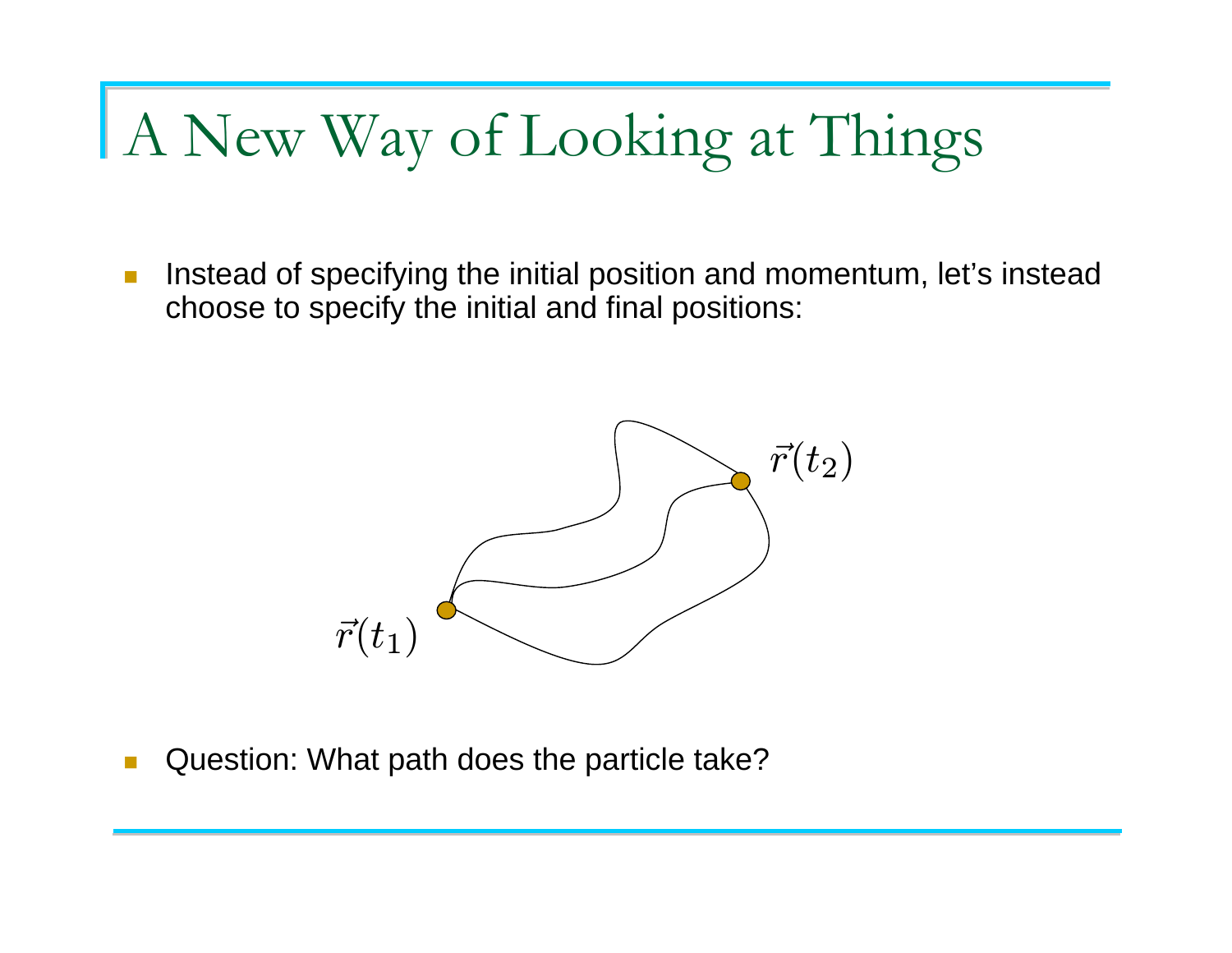### The Action

 $\mathcal{L}_{\mathcal{A}}$ To each path, we assign a number which we call the *action*

$$
S[\vec{r}(t)]=\int_{t_1}^{t_2}dt~\left(\frac{1}{2}m\dot{\vec{r}}^{\,2}-V(\vec{r})\right)
$$

- $\blacksquare$  This is the difference between the kinetic energy and the potential energy, integrated over the path. We can now state the main result:
- $\mathcal{C}^{\mathcal{A}}$ **Claim:** The true path taken by the particle is an extremum of S.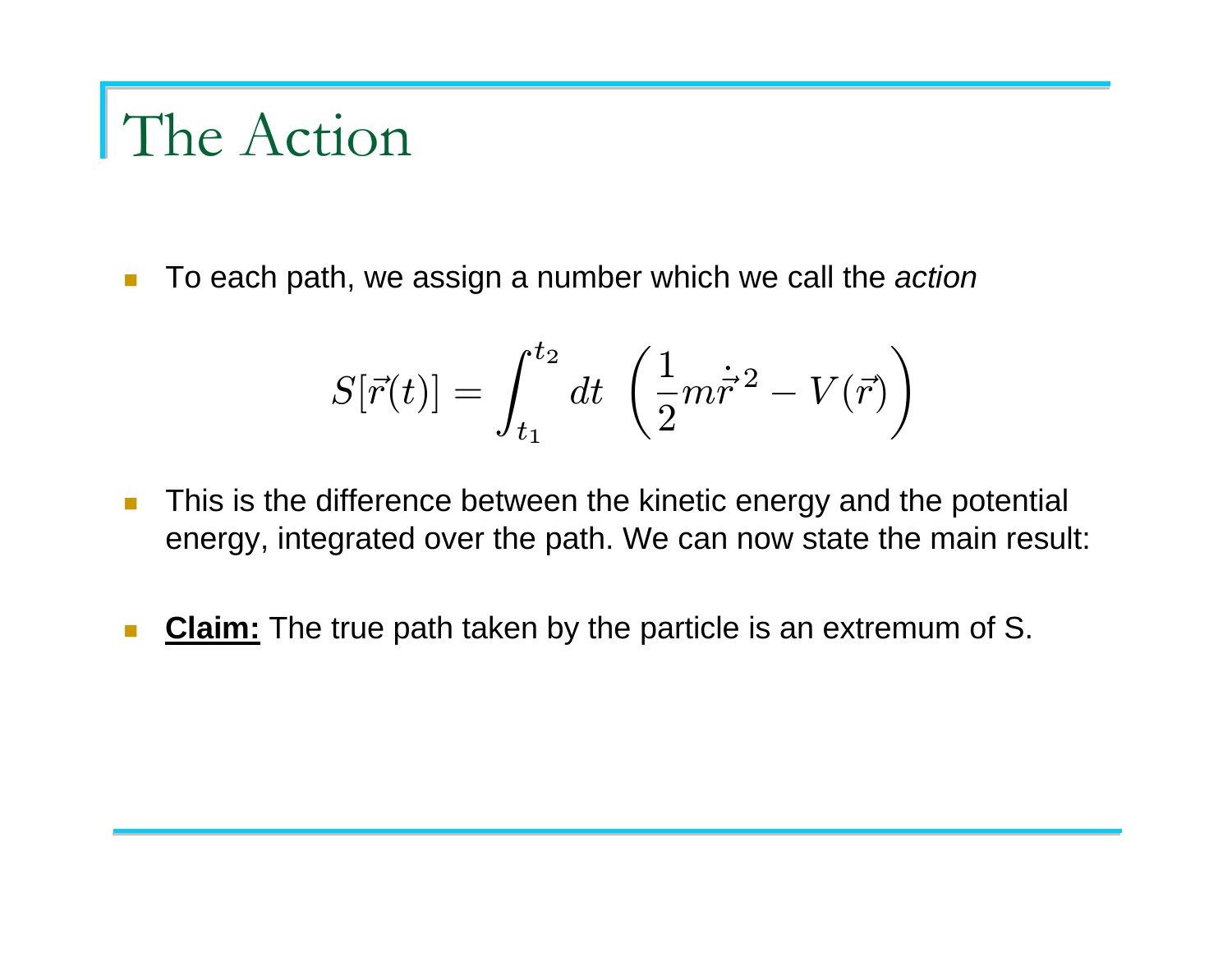### The Proof

- $\blacksquare$ **Proof:** You know how to find the extremum of a function --- you differentiate and set it equal to zero. But this is a *functional*: it is a function of a function. And that makes it a slightly different problem. You'll learn how to solve problems of this type in next year's "methods" course. These problems go under the name of *calculus of variations.*
- $\mathcal{L}_{\text{max}}$ **To solve our problem, consider a given path**  $\vec{r}(t)$ **. We ask how the** action changes when we change the path slightly  $\vec{r}(t)$

$$
\vec{r}(t) \rightarrow \vec{r}(t) + \delta \vec{r}(t)
$$

such that we keep the end points of the path fixed

$$
\delta \vec{r}(t_1) = \delta \vec{r}(t_2) = 0
$$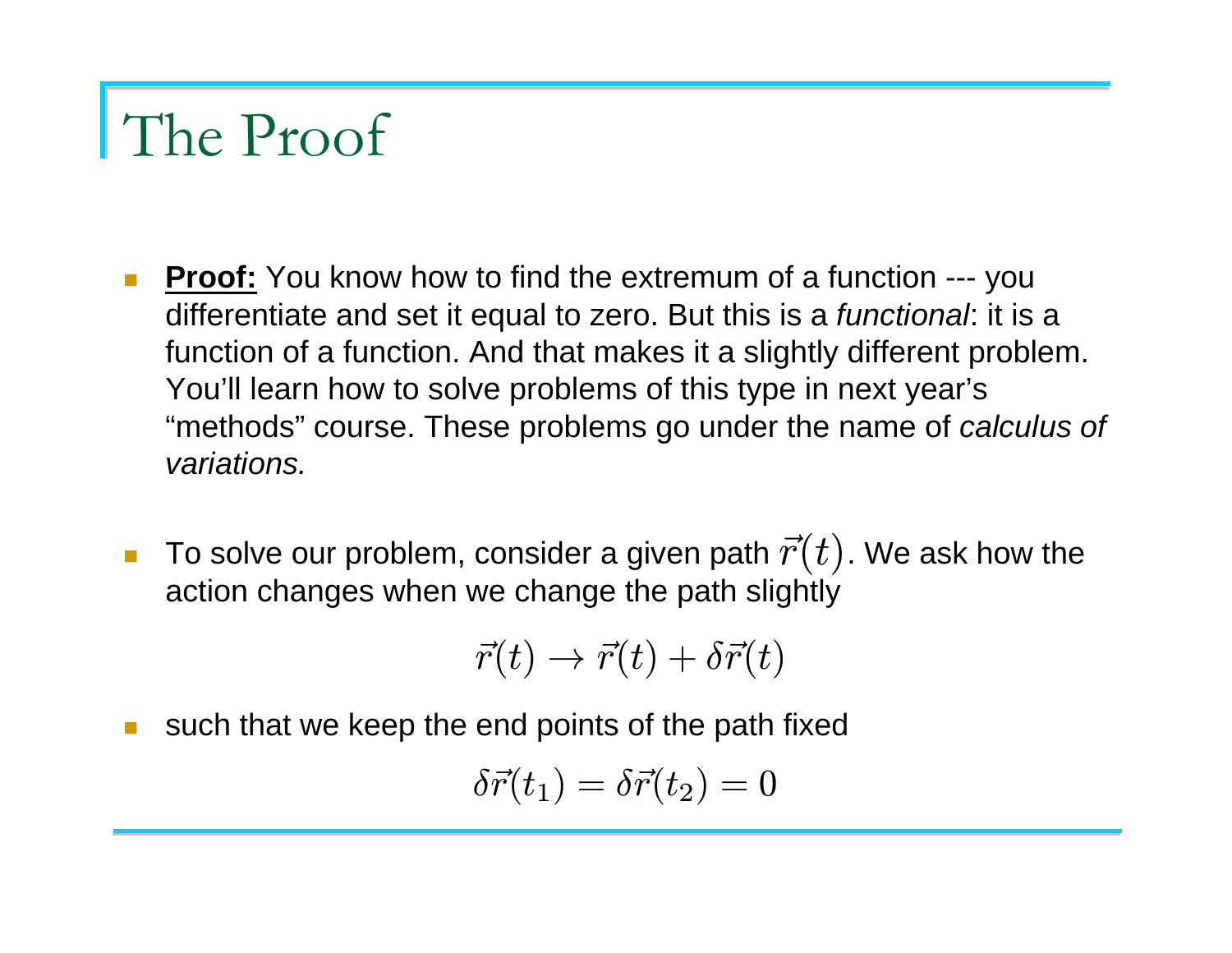## The Proof Continued

$$
S[\vec{r} + \delta \vec{r}] = \int_{t_1}^{t_2} dt \left[ \frac{1}{2} m (\dot{\vec{r}}^2 + 2 \dot{\vec{r}} \cdot \delta \dot{\vec{r}} + \delta \dot{\vec{r}}^2) - V(\vec{r} + \delta \vec{r}) \right]
$$

$$
V(\vec{r} + \delta \vec{r}) = V(\vec{r}) + \nabla V \cdot \delta \vec{r} + \mathcal{O}(\delta \vec{r}^2)
$$

$$
\delta S \equiv S[\vec{r} + \delta \vec{r}] - S[\vec{r}] = \int_{t_1}^{t_2} dt \, \left[ m \dot{\vec{r}} \cdot \delta \dot{\vec{r}} - \nabla V \cdot \delta \vec{r} \right] + \dots
$$

$$
= \int_{t_1}^{t_2} dt \, \left[ -m \ddot{\vec{r}} - \nabla V \right] \cdot \delta \vec{r} + \left[ m \dot{\vec{r}} \cdot \delta \vec{r} \right]_{t_1}^{t_2}
$$

$$
\text{Vanishes because we fix the end points}
$$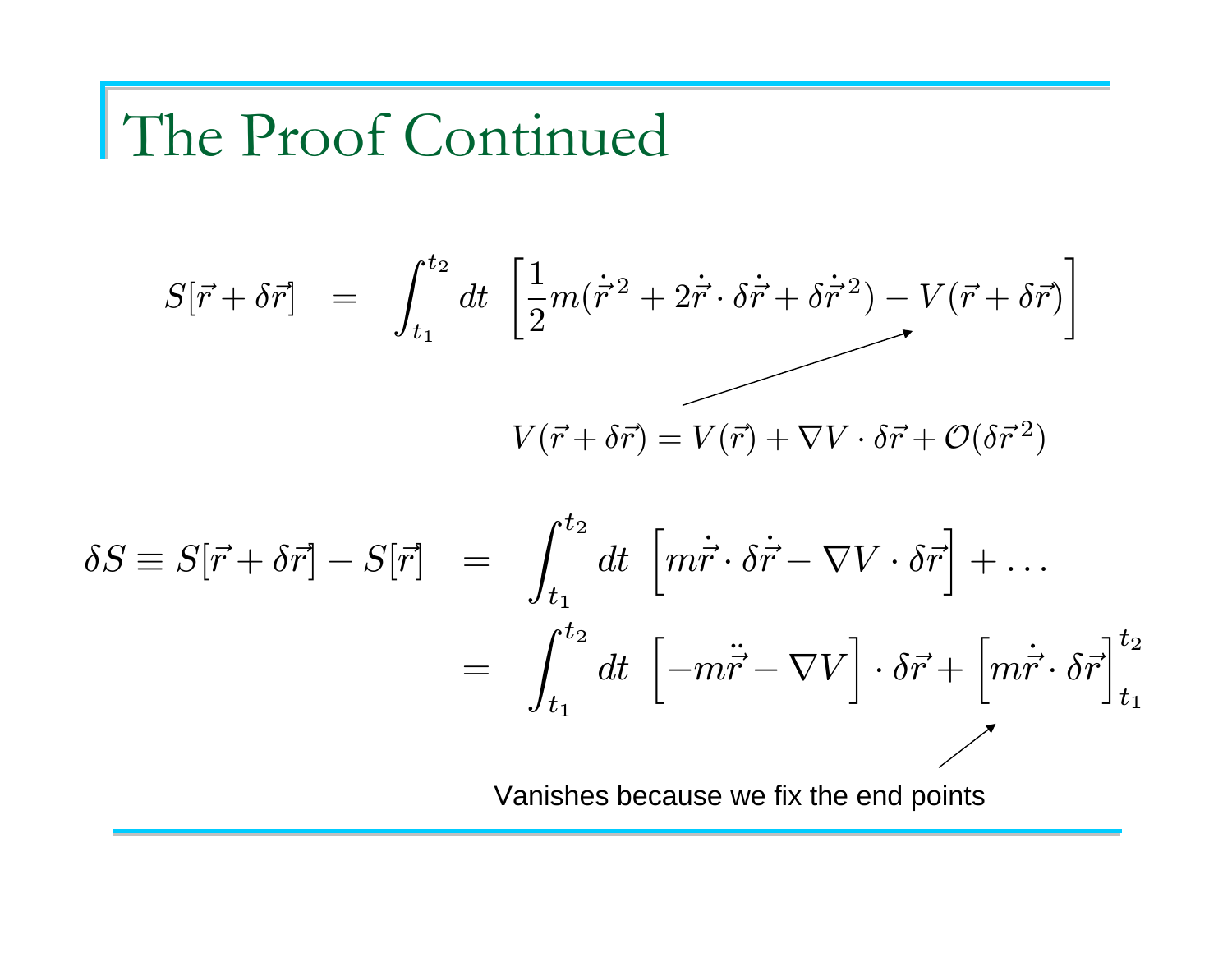### The end of the Proof

$$
\delta S = \int_{t_1}^{t_2} dt \ \left[ -m\ddot{\vec{r}} - \nabla V \right] \cdot \delta \vec{r}
$$

 $\mathcal{L}_{\mathcal{A}}$  The condition that the path we started with is an extremum of the action is

$$
\delta S=0
$$

 $\mathcal{L}_{\mathcal{A}}$ **•** Which should hold for all changes  $\delta \vec{r}(t)$  that we make to the path. The only way this can happen is if the expression in […] is zero. This means

$$
m\ddot{\vec{r}}=-\nabla V
$$

n We recognize this as Newton's equations. Requiring that the action is extremized is equivalent to requiring that the path obeys Newton's equations.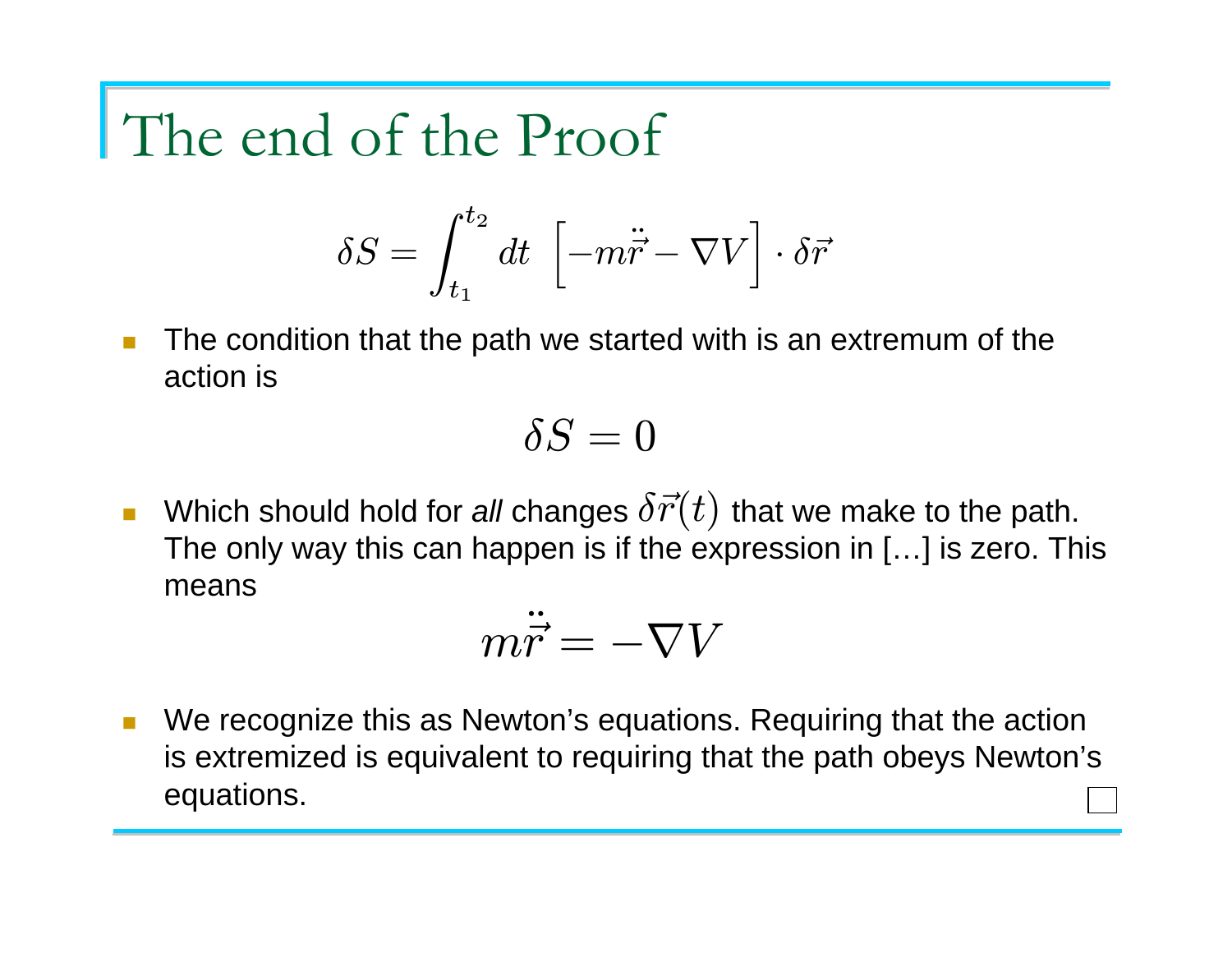The Lagrangian

 $\mathcal{L}_{\mathcal{A}}$ The integrand of the action is called the *Lagrangian*

$$
L=\frac{1}{2}m\dot{\vec{r}}^{\,2}-V(\vec{r})
$$

- $\mathcal{L}_{\mathcal{A}}$  The "*principle of least action"* is something of a misnomer. The action doesn't have to be minimal. It is often a saddle point.
- **I**  This idea is also called "*Hamilton's Principle"*, after Hamilton who gave the general statement some 50 years after Lagrange.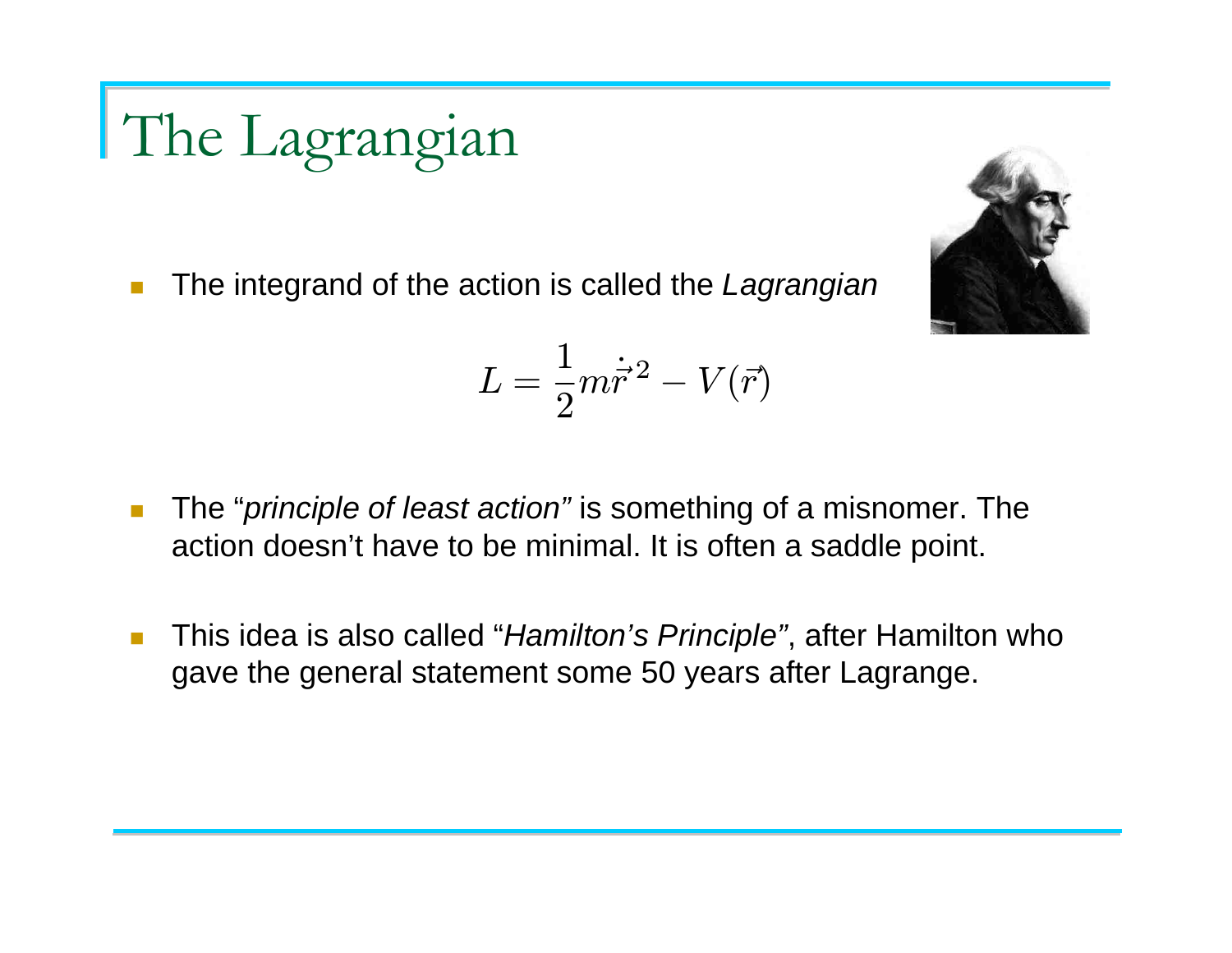#### Example 1: A Free Particle

$$
L = \frac{1}{2}m\dot{\vec{r}}^2
$$

- $\blacksquare$  We want to minimize the kinetic energy over a fixed time…..so the particle must take the most direct route. This is a straight line.
- $\blacksquare$  But do we slow down to begin with, then speed up? Or do we go at a uniform speed?
- $\mathcal{L}_{\mathcal{A}}$  To minimize the kinetic energy, we should go at a uniform speed.

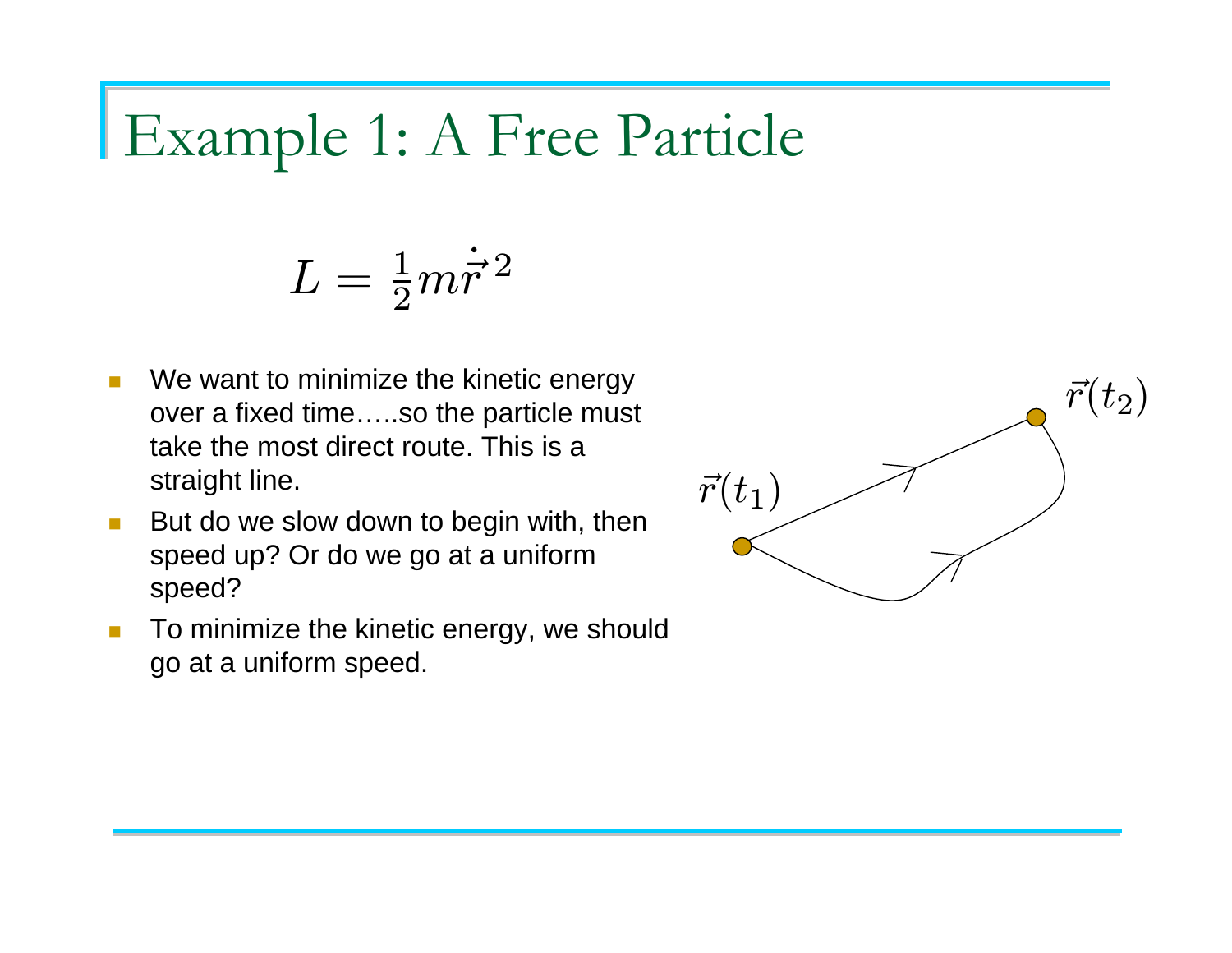### Example 2: Particle in Uniform Gravity

$$
L=\tfrac{1}{2}m\dot{x}^{\,2}+\tfrac{1}{2}m\dot{z}^{\,2}-mgz
$$

- п Now we don't want to go in a straight line. We can minimize the difference between K.E. and P.E. if we go up, where the P.E. is bigger.
- $\blacksquare$ But we don't want to go too high either.
- $\blacksquare$  To strike the right balance, the particle takes a parabola.

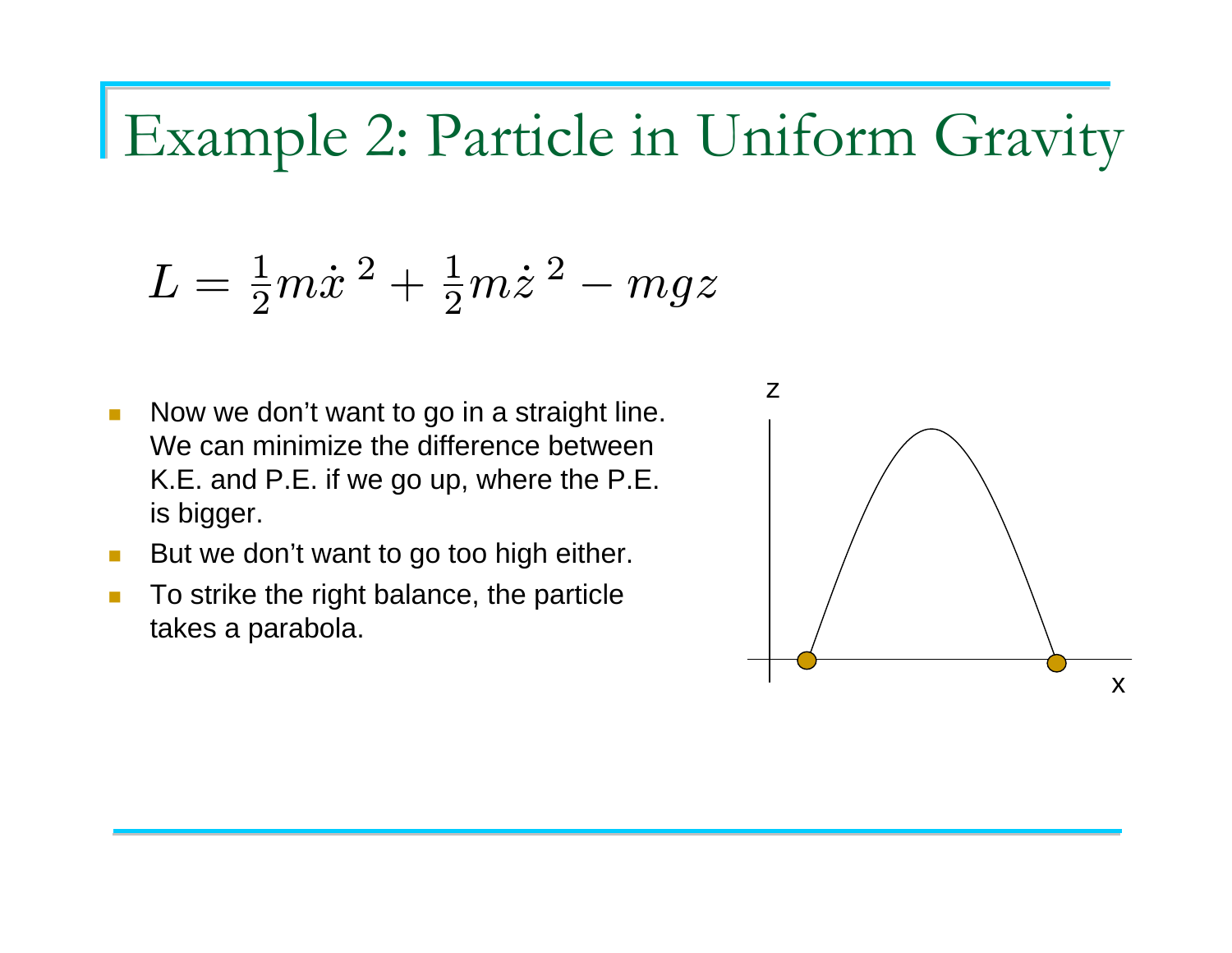## The Advantages of This Approach

- $\mathcal{C}^{\mathcal{A}}$  There are several reasons to use this approach.
	- $\Box$  It is independent of the coordinates we choose to work in. The idea of minimizing the action holds in Cartesian coordinates, polar coordinates, rotating frames, or any other system of coordinates you choose to work in. This can often be very useful.
	- $\Box$ It is easy to implement constraints in this set-up
- $\mathcal{L}_{\mathcal{A}}$  This means that we can solve rather tricky problems, such as the strange motion of spinning tops, with ease.
	- $\Box$ All of this will be covered in the third year "Classical Dynamics" course.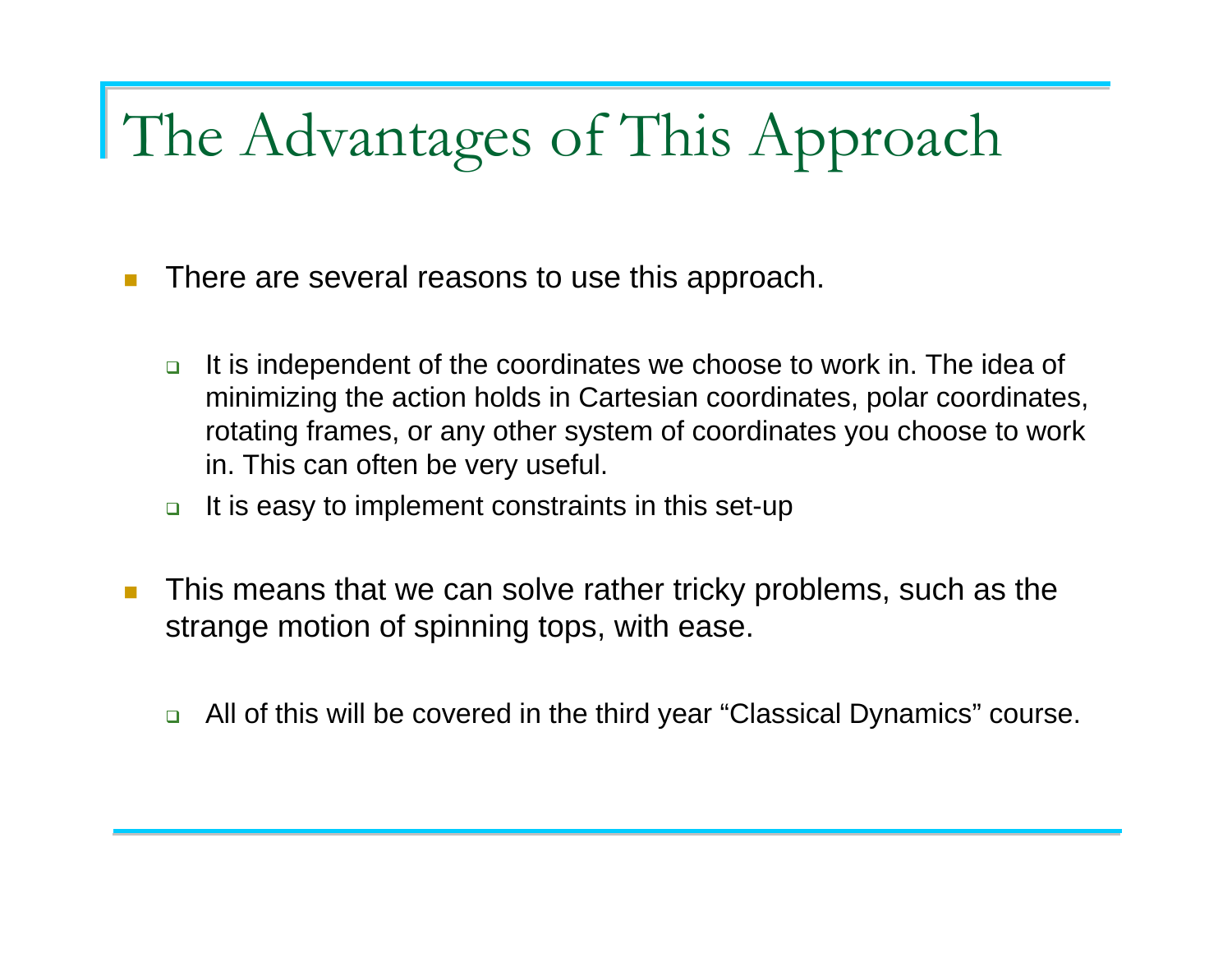## Unification of Physics

- $\mathcal{L}^{\text{max}}$  All fundamental laws of physics can be expressed in terms of a least action principle. This is true for electromagnetism, special and general relativity, particle physics, and even more speculative pursuits that go beyond known laws of physics such as string theory.
- $\mathcal{C}^{\mathcal{A}}$  For example, (nearly) every experiment ever performed can be explained by the Lagrangian of the standard model

$$
\mathcal{L} = \sqrt{g}(R - \frac{1}{4}F_{\mu\nu}F^{\mu\nu} + \bar{\psi}\gamma_{\mu}D^{\mu}\psi + |\mathcal{D}h|^{2} - V(|h|) + \psi\psi h)
$$
  
Enstein  
Yang-Mills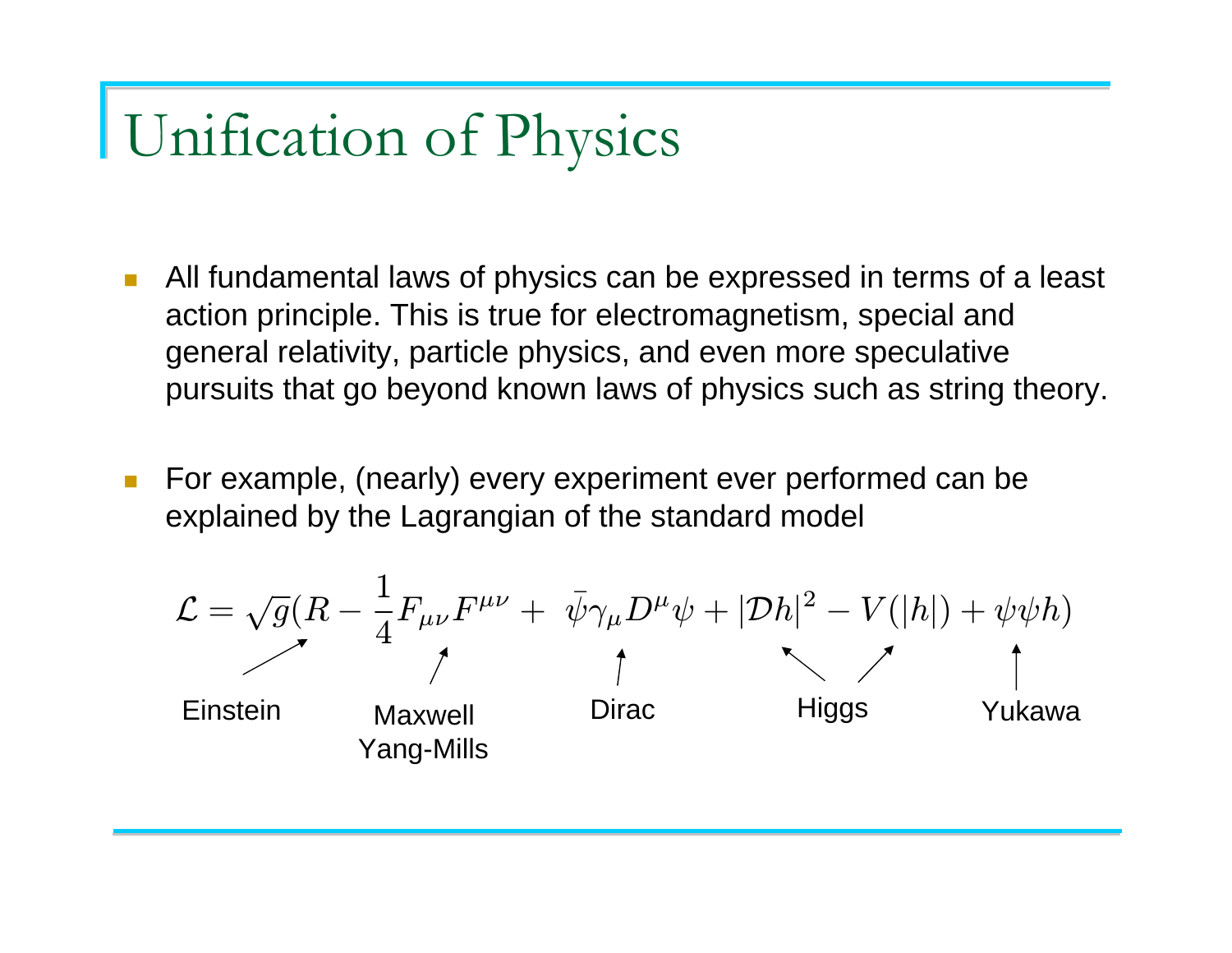## A Simple Example:

 $\mathcal{C}^{\mathcal{A}}$  In geometrical optics (which applies to light of negligible wavelength), the light ray travels according to *Fermat's principle*. \*

Light travels so as to minimize the time it takes.

 $\mathcal{L}_{\mathcal{A}}$ i.e. for light, action  $=$  time. We can use this to easily derive Snell's law.



\*Same Fermat, but this time he had a big enough margin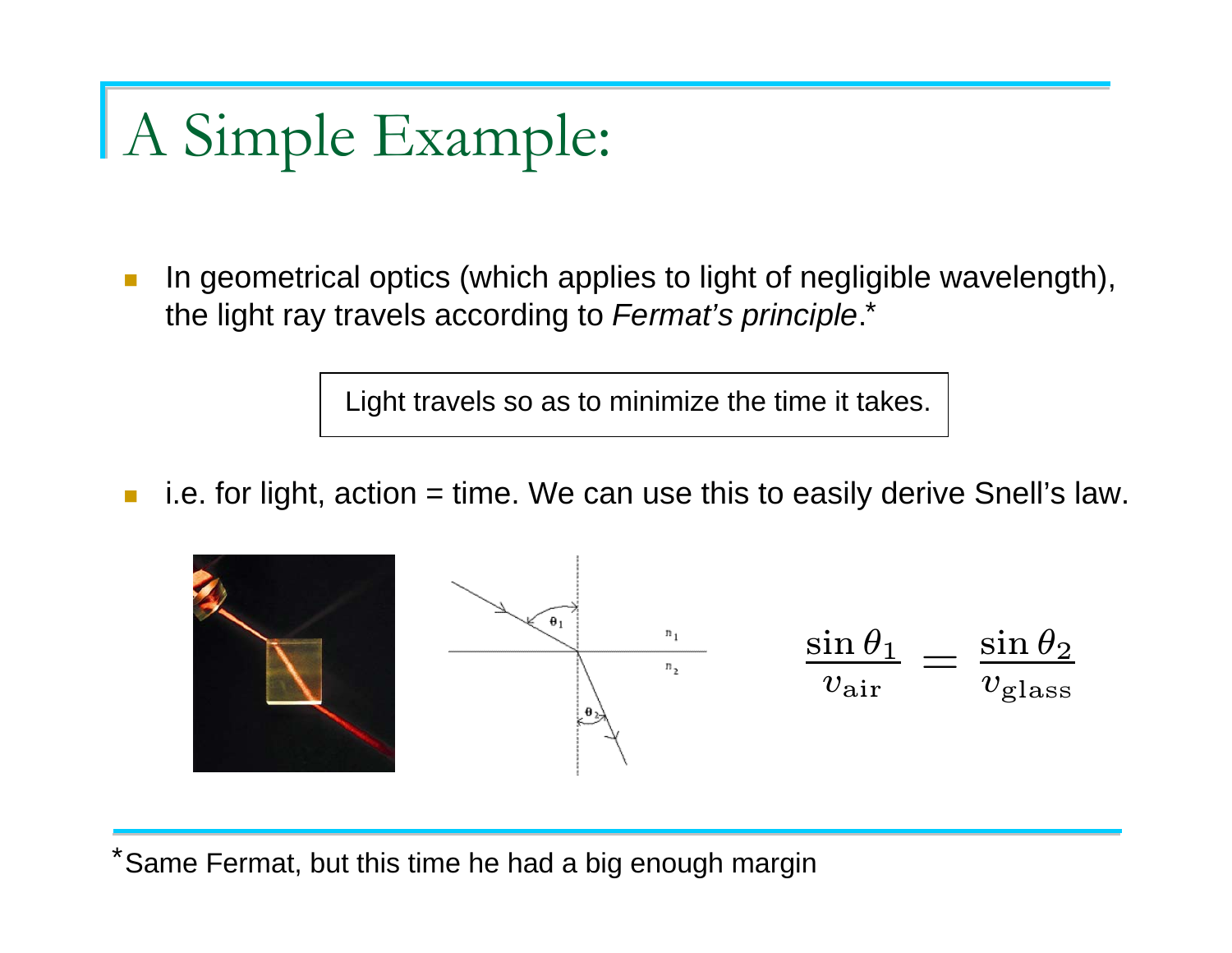## Sniffing out Paths…

- The principle of least action gives a very different way of looking at things:
- $\mathcal{L}_{\mathcal{A}}$  In the Newtonian framework, you start to develop an intuition for how particles move, which goes something like this: at each moment in time, the particle thinks "where do I go now?". It looks around, sees the potential, differentiates it and says "ah-ha….I go this way". Then, an infinitesimal moment later, it does it all again.
- $\mathbb{R}^3$  But the Lagrangian framework suggests a rather different viewpoint. Now the particle is taking the path which is minimizing the action. How does it know this is the minimal path? Is it sniffing around, checking out all paths, before it decides: "I think I'll go this way".
- $\overline{\phantom{a}}$  On some level, this philosophical pondering is meaningless. After all, we just proved that the two ways of doing things are completely equivalent. However, the astonishing answer is: yes, the particle does sniff out every possible path! This is the way *quantum mechanics* works.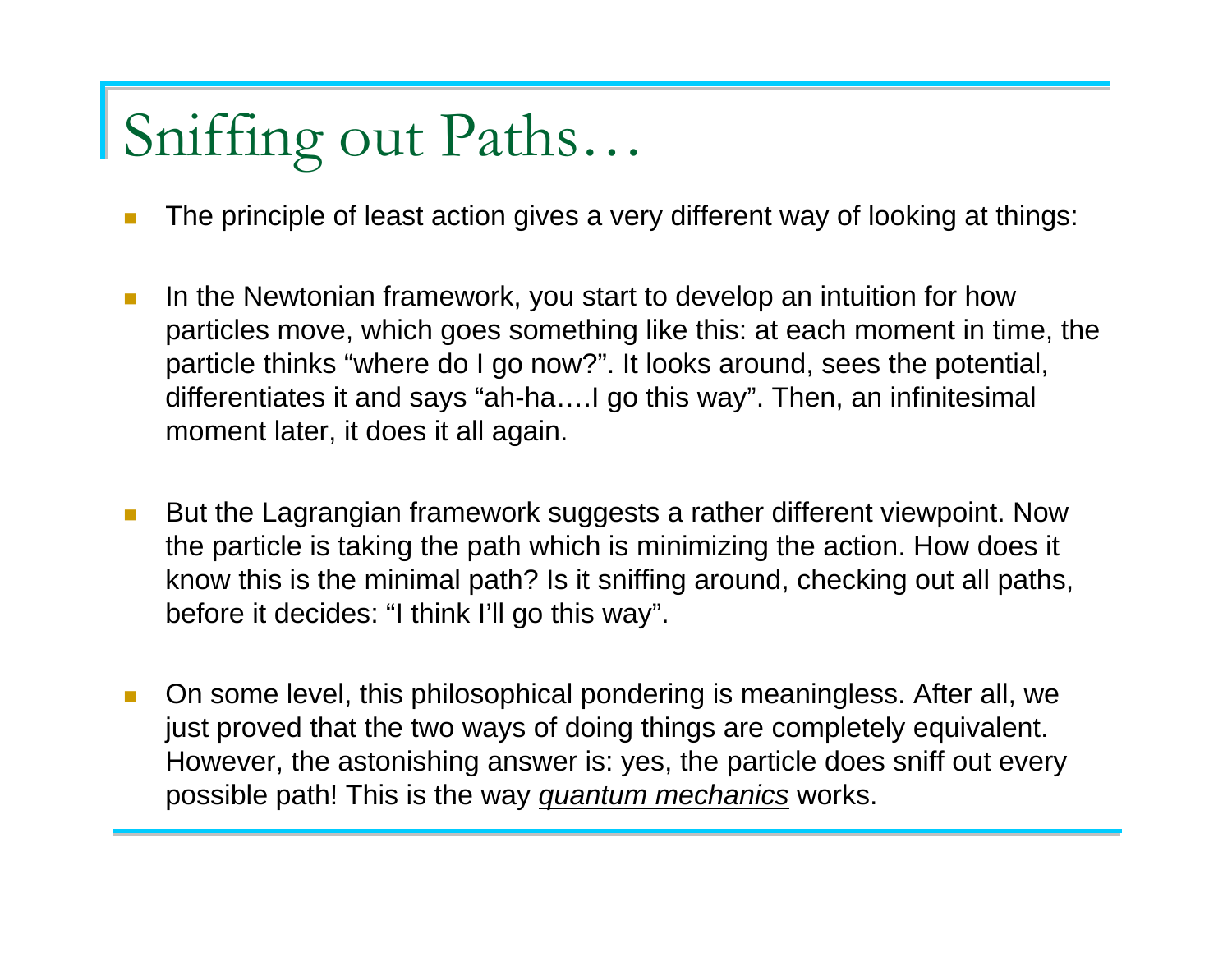## Feynman's Path Integral

 $\mathcal{C}^{\mathcal{A}}$  Nature is probabilistic. At the deepest level, things happen by random chance. This is the key insight of quantum mechanics.



П ■ The probability that a particle starting at  $\vec{r}(t_1)$  will end up at  $\vec{r}(t_2)$ is expressed in terms of an *Amplitude* A, which is a complex number that can be thought of as the square root of the probability

$$
Prob = |A|^2
$$